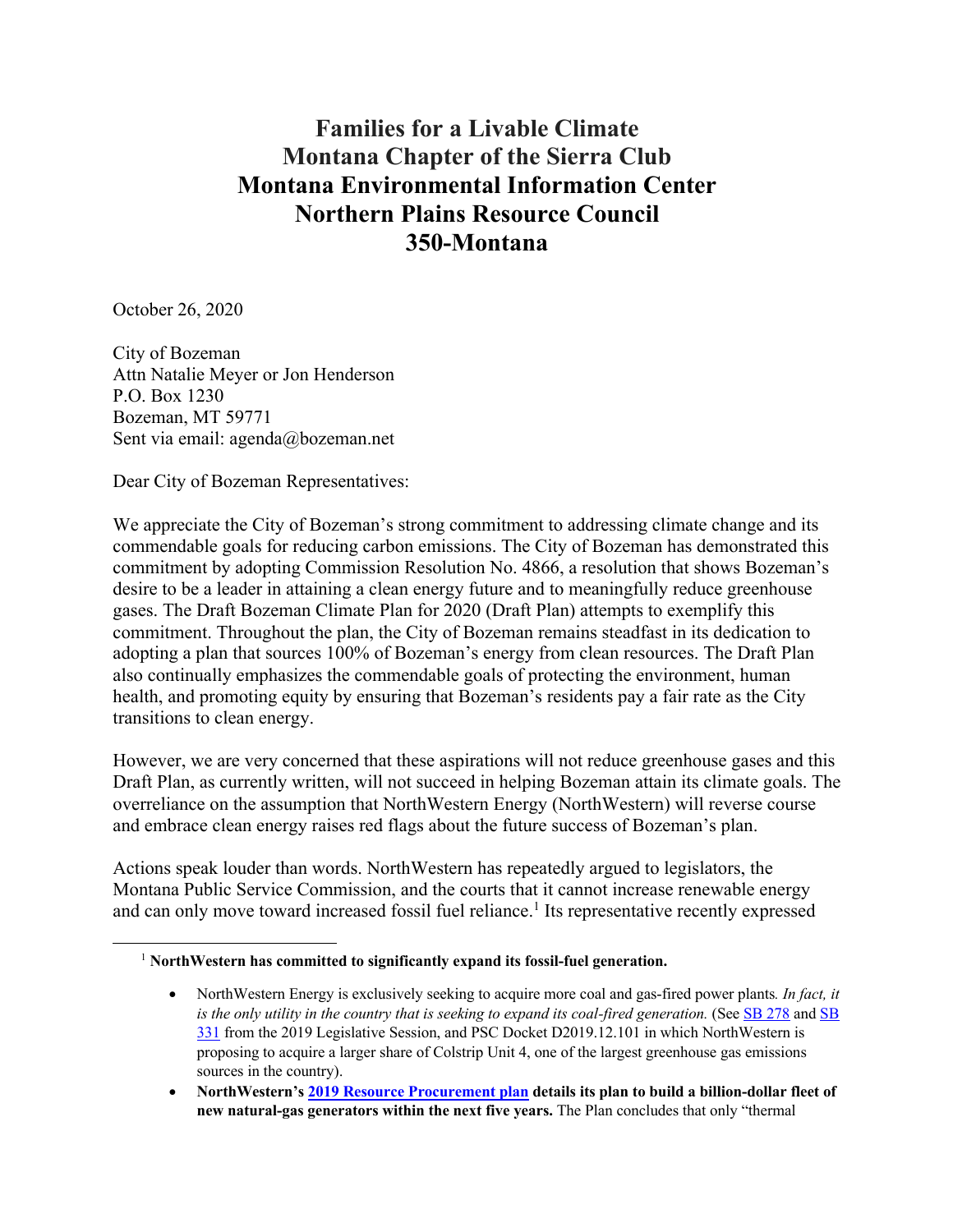the same concern in a Bozeman Daily Chronicle article. NorthWestern is an outlier among utilities in the west. While other utilities successfully move toward cleaning up the grid, NorthWestern bullishly moves in the opposite direction. Its recently adopted 20-year resource acquisition plan includes the addition of *no new renewable energy* and an enormous and expensive increase in fossil fuel generating facilities. NorthWestern's current behavior at the state level and in the courts will lock in increased greenhouse gas emissions for generations. This is a partner that Bozeman should engage with cautiously, with serious and quantifiable shortterm benchmarks, with firm commitments from NorthWestern upfront, and with strategies to either force NorthWestern to clean-up its grid or to work around NorthWestern if it fails to meet Bozeman's goals. Again, hoping NorthWestern will behave differently than it has in recent years is aspirational but unrealistic.

The Draft Plan, developed by an extraordinary group of committed volunteers, contains much to applaud. Of the six focus areas, most contain actions that can be taken by the City and community members. The City should immediately move forward with adopting and implementing those sections. This letter will focus on the need to improve Focus Area 2.

> resources," such as coal and natural gas, will meet its needs. These actions would *more than double* our utility's carbon emissions.

- **NorthWestern has manipulated its modeling to avoid adding renewable resources to its portfolio**. NorthWestern claims that renewables are unreliable and economically infeasible yet the PSC's independent expert0.. found that the utility manipulated its modeling data to reach that erroneous conclusion. ("Comments on NorthWestern Energy's Final 2019 Electricity Supply Resource Procurement Plan, Prepared for the MT Public Service Commission by Synapse Energy Economic, February 14, 2020)
- **NorthWestern has lost multiple lawsuits regarding its efforts to illegally block affordable renewable energy projects**, including two recent Supreme Court cases in which the court called NorthWestern's arguments against solar unsupported. Vote Solar v. Montana Department of Public Service Regulation; 2020 MT 213. MTSUN v. The MT Department of Public Service Regulation, 2020 MT 238.
- **NorthWestern has consistently failed to meet Montana's modest renewable portfolio standard (RPS)** since it went into effect in 2012, repeatedly requesting a waiver from the PSC for the community renewable energy projects provision of the law.
- **NorthWestern has been a fierce opponent of solar energy in the legislature**. Last year, it spent hundreds of thousands of dollars on a study that proposed eliminating net metering, a move that would have destroyed our state's growing solar industry. It has also repeatedly lobbied against lifting Montana's cap of 50kW on solar systems, severely limiting solar capacity for schools, municipalities, and businesses.
- **In order to block a solar-plus-storage project proposed in Montana, NorthWestern appealed to the Trump-appointed Federal Regulatory Energy Commission.** The resulting decision on Sept. 1, 2020, not only granted NorthWestern's request to disqualify the project, but reversed 40 years of precedent supporting the addition of renewable energy on the nation's electrical grid. This decision is a staggering setback for increasing the reliability and economic feasibility of clean energy projects.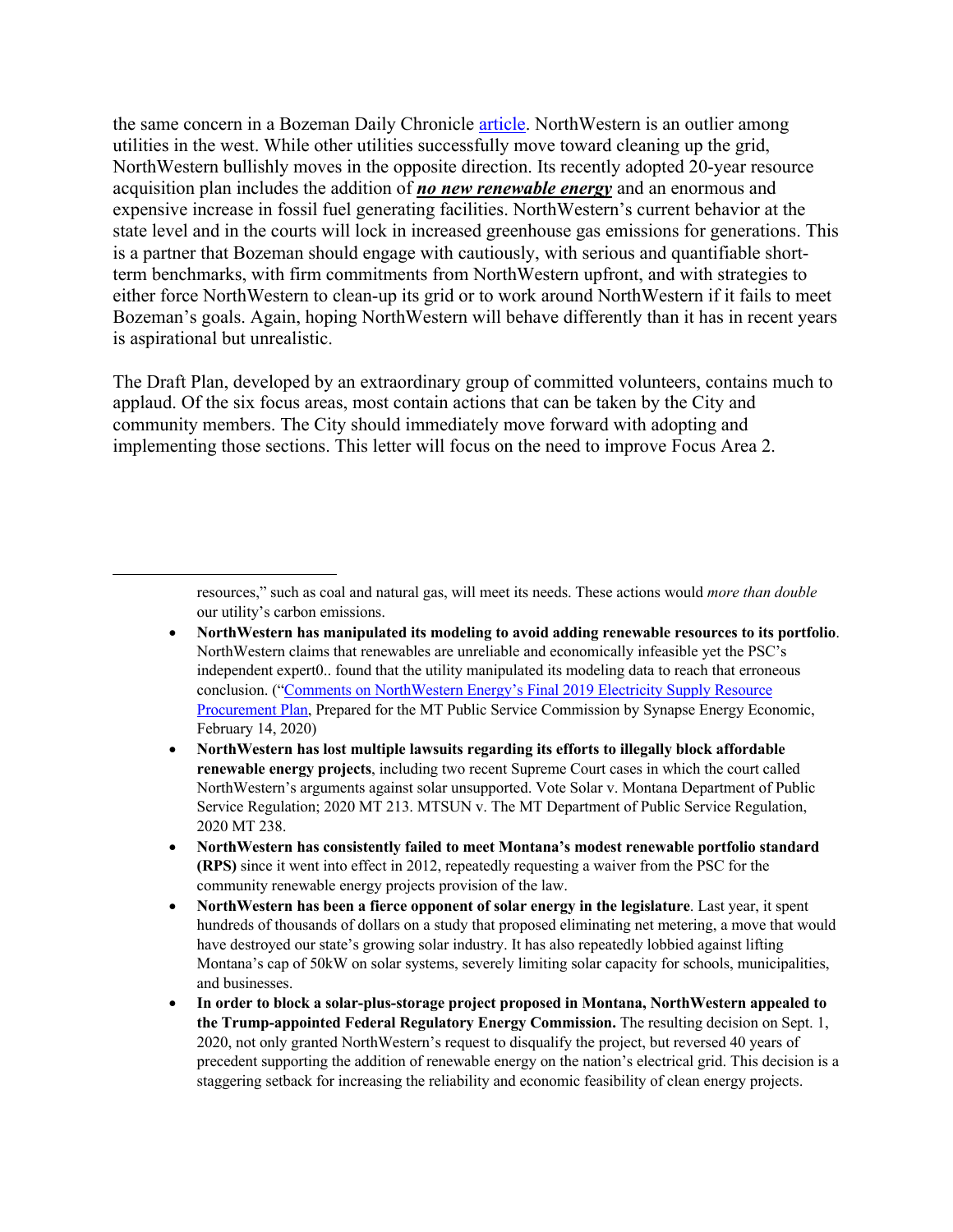#### **Focus Area 2: Responsible & Reliable Renewable Energy Supply**

As a fundamental matter, it was inappropriate to have an undisclosed member of the Board of Directors of NorthWestern Energy as a consultant involved with developing and facilitating this section of the Draft Plan. The conflict of interest created by engaging a Board member of NorthWestern, who has a fiduciary obligation to the corporation, (in addition to the appointment of two high-level NorthWestern employees to the Climate Team), fundamentally undermines the credibility of this section. One is left to wonder if the bias in favor of NorthWestern that is evident throughout in this section of the plan would exist had this conflict not occurred. To put it mildly, this section needs work and should be revised before being considered by the Commission.

Focus Area 2 is slated to attain the greatest greenhouse gas reductions, but unfortunately, it contains the most significant flaws. <sup>2</sup> Electricity usage accounts for the greatest share of the City's greenhouse gas emissions. The critically important Focus Area 2, "Responsible and Reliable Renewable Energy Supply,"3 proposes the following solutions:

- Solution (D) Increase Utility Renewable Energy Mix: Support NorthWestern Energy to meet and surpass their 2045 goal to reduce the carbon intensity of their generation by  $71\%$  to 0.14 MT CO<sub>2</sub> per MWh.
- Solution (E) Increase Community Participation in Utility Green Power Programs: Collaborate with NorthWestern Energy to introduce a subscriber-based green tariff.
- Solution (F) Increase Community-Based Distributed Renewable Energy Generation: Work across the community to increase the adoption of distributed renewable energy on public and private properties.

The Draft Plans primary solutions, (D) and (E), and (F), largely rely on NorthWestern Energy to proactively add more renewable energy to its portfolio, phase out fossil fuel generation, support expanded distributed generation, and embrace meaningful "green" energy policies. While these are laudable goals, as previously stated, NorthWestern's current practices are exactly counter to the City's goals. The Draft Plan should include far more information on what the City can and will do to move clean energy forward with or without NorthWestern.

Section (D) is the primary mechanism to achieve carbon neutrality by 2050 and the second leading mechanism to meet the City's 2030 goal.<sup>4</sup> Yet it contains numerous flaws. First and foremost, the only solution listed on page 60 for increasing renewables is "Support NorthWestern Energy to meet and surpass" its climate goal. As explained below, NorthWestern's climate goal is deceiving and runs counter to climate goals set by other utilities across the west. Furthermore, increasing the utility's renewable energy mix requires far, far more than simply supporting NorthWestern's efforts.

<sup>&</sup>lt;sup>2</sup> Figure 17 (p.16), which illustrates needed carbon reductions over time appears to be divorced from the plan; It lacks any context, legend, reference to data, and is not discussed in the text of the Draft Plan.

 $3$  Draft Plan, pages 60-77.<br> $4$  Draft Plan, Appendix A, p. A2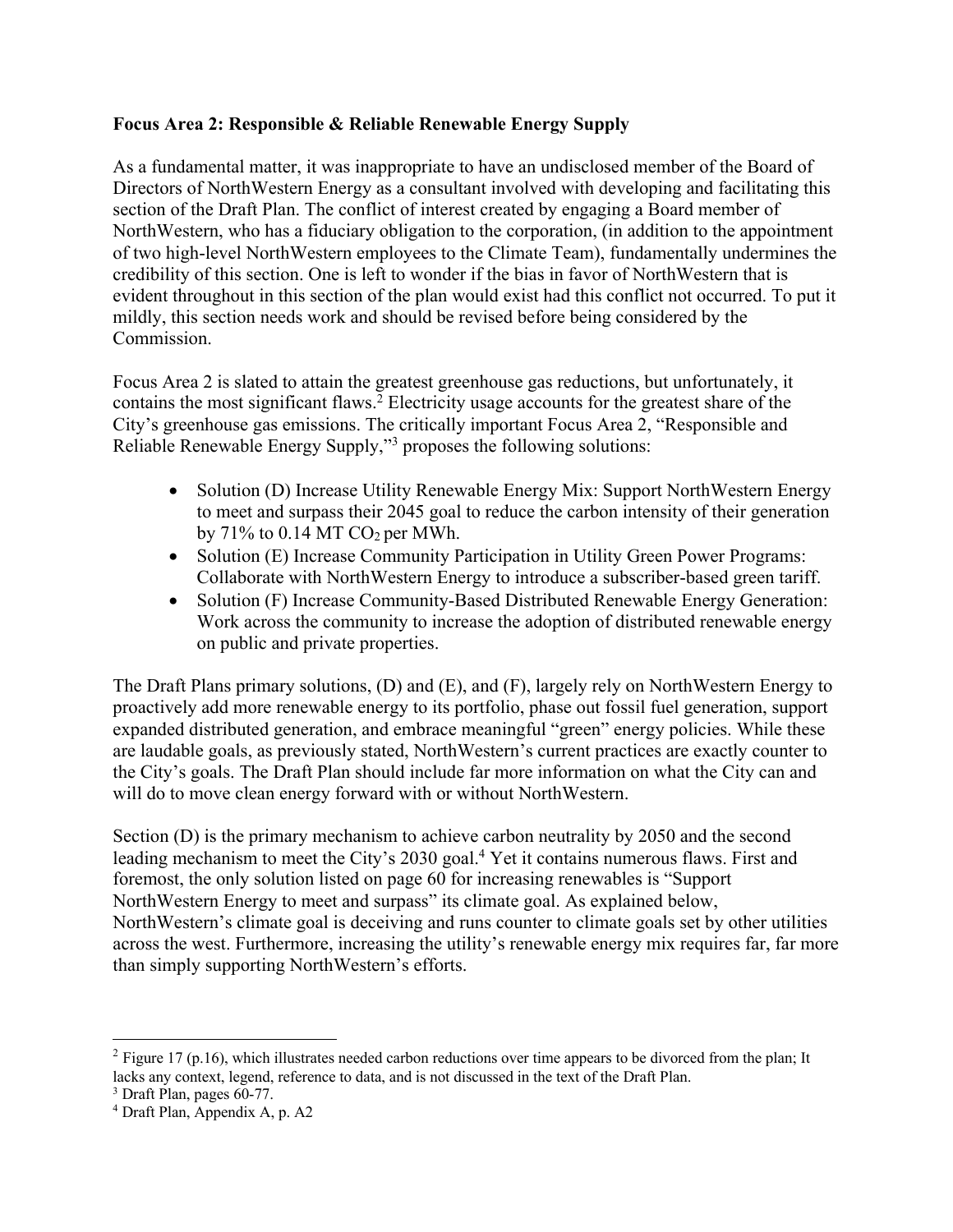#### **NorthWestern's climate goal is a gimmick that allows it to increase emissions**

One of the most concerning aspects of the plan is that the City of Bozeman adopts NorthWestern's misleading metric to calculate carbon emission reductions. Instead of committing to reduce greenhouse gas emissions by a date certain as other western utilities have done, <sup>5</sup> NorthWestern uses a novel and misleading metric called "carbon intensity." Unfortunately, Focus Area 2 of the Draft Plan also relies on this metric to attain its reduction goals.

In December 2019, at the same time that NorthWestern announced plans to buy *more* of the Colstrip plant and thus increase its emissions, it also announced its new goal – to reduce carbon intensity by 90% by 2045.6 This novel approach allowed NorthWestern to immediately claim that it was already half-way to its 2045 goal despite adding a gas plant to its fleet and continuing to rely on the same amount of coal-based electricity during that period. The addition of the hydroelectric system allowed NorthWestern to claim the percentage of greenhouse gas emissions compared to its overall portfolio's megawatt output had declined – yet not a single ton of greenhouse gases was reduced or avoided. NorthWestern used "carbon intensity" to claim it was doing its part to address the climate crisis despite doing nothing to decrease real-world emissions.

While other utilities state their climate goals in terms of emission reductions – usually in terms of tons of carbon dioxide equivalent reduced – NorthWestern uses a term that allows it to claim a 50% reduction in greenhouses gases in the last decade, despite its increasing reliance on fossil fuels. And moving forward, NorthWestern has publicly said it intends to add no new renewables, to increase its share of Colstrip, and to add 800 megawatts of gas. Reducing carbon intensity does not require reduced emissions. Tackling climate change does. NorthWestern's metric is simply a sleight-of-hand accounting trick.

Unfortunately, the Draft Plan follows NorthWestern's lead. Instead of establishing goals that reduce real and verifiable greenhouse gas emissions, Focus Area 2 establishes carbon intensity as the "Performance Measures" in each strategy. As stated in the Appendices, "NorthWestern Energy's carbon reduction plan presented in 'Our Vision for Montana' was used as the baseline scenario. This report projects emissions reduction through 2045."7 By using "NorthWestern

**Arizona's largest utility APS** will remove coal from its portfolio by 2031 and be carbon-free by 2050 (https://www.aps.com/en/About/Our-Company/Clean-Energy/Stakeholder-Perspectives);

<sup>5</sup> Examples of other western utilities carbon reduction goals includes, but is not limited to, the following: **Idaho Power** has a goal of 100% clean energy by 2045 (https://www.idahopower.com/energyenvironment/energy/clean-today-cleaner-tomorrow/);

**Avista** has a goal of carbon neutrality by 2027 for its electricity supply and 100% clean energy by 2045 (https://www.myavista.com/about-us/our-commitment).

**Public Service of New Mexico** eliminate carbon emissions from its power supply by 2040 (https://www.pnm.com/042219-pathto100);

**Colorado-based Xcel** energy committed to reducing emissions by 80% by 2030 and providing carbon-free electricity by 2050 (https://www.xcelenergy.com/company/media\_room/news\_releases/xcel\_energy\_aims\_for\_zerocarbon electricity by 2050)

<sup>6</sup> N. Ouellet, Montana Public Radio, *NorthWestern to Increase Colstrip Unit 4 Stake by 25 Percent for \$1*, *available at* https://www.mtpr.org/post/northwestern-increase-colstrip-unit-4-stake-25-percent-1.

<sup>7</sup> Draft Plan, Appendix A.6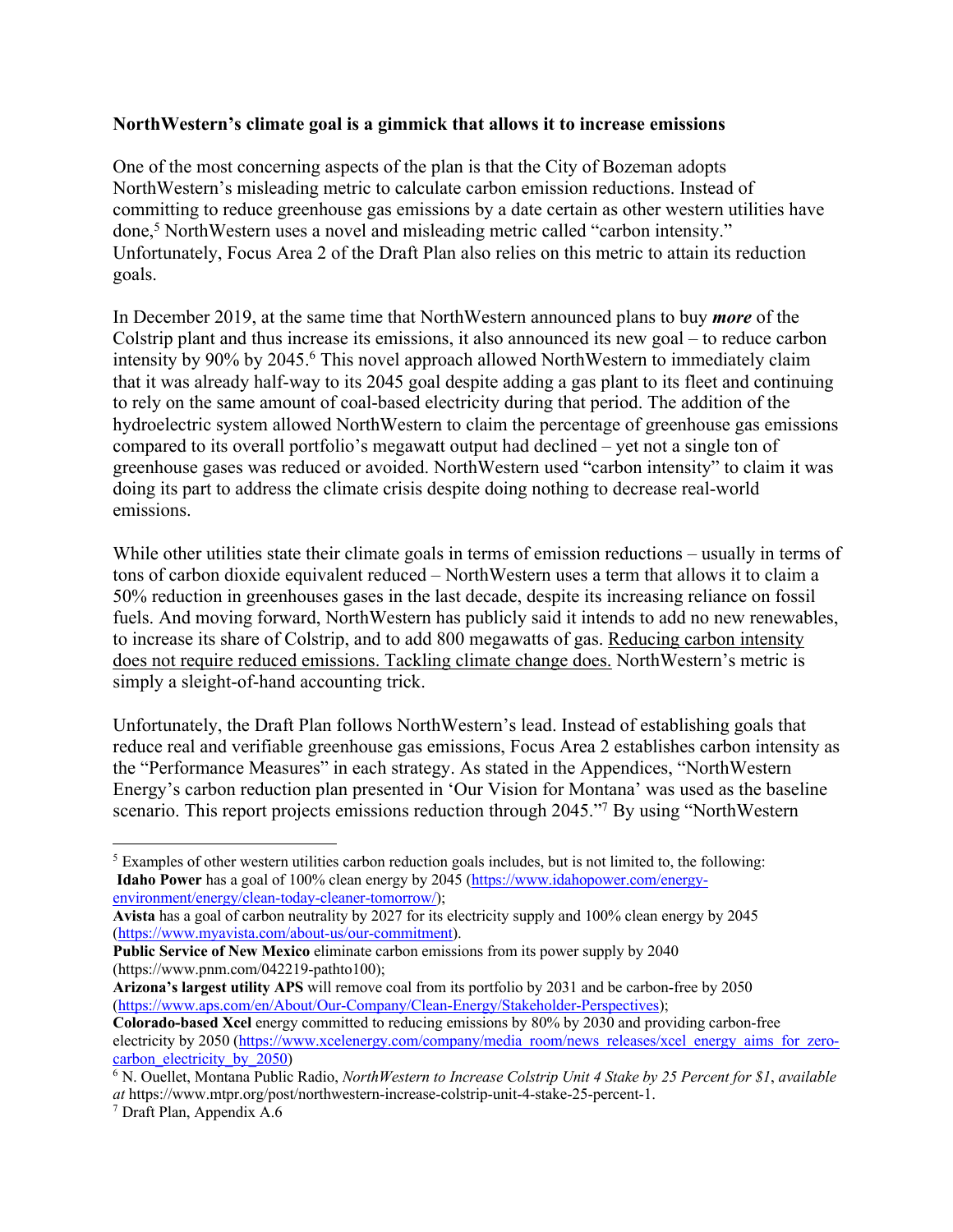Energy's carbon reduction plan," the City then conflates carbon *intensity* with carbon *emissions*. This deprives Bozeman's citizens of a meaningful plan to reduce emissions. Adopting NorthWestern's strategy, the City of Bozeman then validates NorthWestern's flawed metrics by creating a Plan that does not necessarily result in actual emissions reductions.

### **Action 2.D.3. Support Policies to Expand Renewable Energy and Just Transition Initiatives**

This section provides a laundry list of policies the City will consider supporting to reach its goals. Unfortunately, this incomplete list reads more like a NorthWestern wish-list and not an independent list of policies that will truly help the City meet its goals. For example:

- The list contains no mention of the City working to expand net-metering or other renewable energy policies, let alone whether NorthWestern has indicated a willingness to support such measures.
- It fails to mention that the City should oppose NorthWestern's efforts to increase fossil fuel reliance. Instead it only mentions eliminating small, but admittedly filthy, qualifying facilities that NorthWestern has repeatedly tried to remove from its portfolio through legislation. This omission is notable as NorthWestern attempts to buy a larger share of one of the dirtiest coal plants in the nation and significantly increase its reliance on new gas plants.
- This section mentions a decline in coal in Montana as if somehow that impacts NorthWestern customers. NorthWestern's coal reliance has not changed in over a decade and has not resulted in any decrease in greenhouse gas emissions in its portfolio or decreased air or water pollution near any coal mines. It's bizarre that this statement is included since it is patently false on many levels, particularly when it comes to NorthWestern's resource mix.
- We strongly support just transition initiatives, but NorthWestern has opposed them every time they have been proposed.<sup>8</sup> Other utilities that own the Colstrip plant have contributed \$13 million to the community and workers in Colstrip for transition purposes. NorthWestern has refused to make such a commitment despite having had numerous opportunities to do so. Furthermore, transition funding should be qualified to guarantee that the funding goes toward workforce development and retraining programs and impacted tribal entities and is not used to punish utilities for their efforts to move away from fossil fuels, as was unsuccessfully proposed in the 2015 and 2017 legislative sessions.

The first solution in Focus Area 2, calls for Bozeman to "Support NorthWestern Energy to meet or surpass" its 2045 goals. The City's primary reduction strategy depends on NorthWestern moving in a direction that it has already told the PSC that it will not go. The Draft Plan fails to acknowledge that the City may need to push NorthWestern in the direction of clean energy instead of simply *supporting* NorthWestern's nonexistent clean energy proposals. The Draft Plan should incorporate language that makes it clear that it will work with NorthWestern to meet

<sup>&</sup>lt;sup>8</sup> NorthWestern *filing* opposing transition funding in PSC Docket No. D2018.4.24; HB 489 2019 MT Legislature; 2018 Rate Case PSC Docket D2018.8.12, NorthWestern Energy's Reply Brief, Aug. 28, 2019 and NorthWestern Energy's Opening Brief filed Aug. 10, 2019.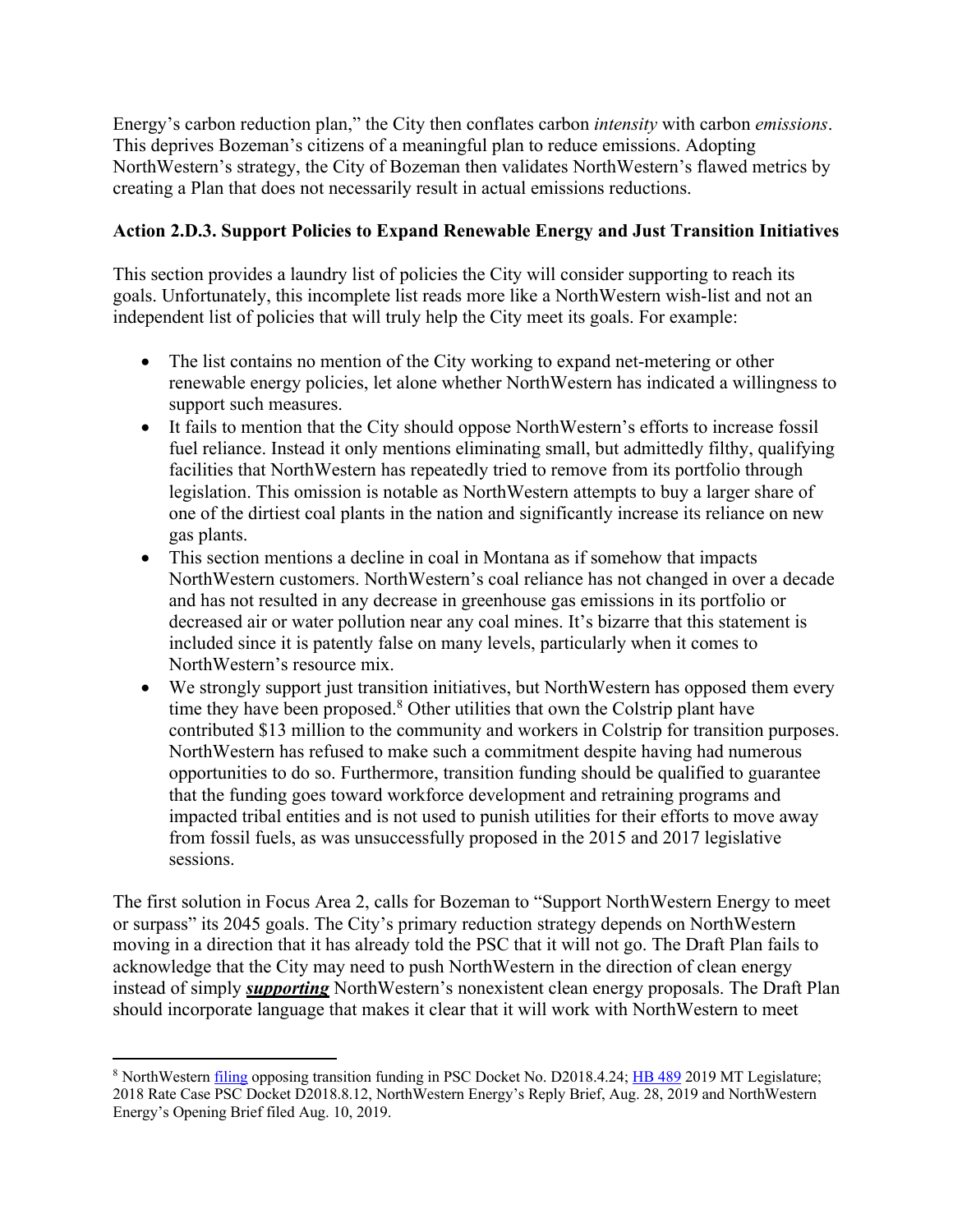Bozeman's goals instead of relying on NorthWestern to meet its false reduction standard. The language should read, "Encourage and Move NorthWestern to meet Bozeman's climate goals."

The Draft Plan also states that the City will support policies to address NorthWestern's "electric capacity shortfall."9 This statement is loaded and does not belong in this document. NorthWestern claims to have a very large capacity shortfall that requires it to own more of Colstrip and to add another 800 megawatts of gas generation. NorthWestern's analysis has been severely criticized by many experts, including the Montana Consumer Counsel, experts hired by the MT PSC, and other entities involved in PSC proceedings. This statement is fraught with assumptions that have no support in the Draft Plan. It is inappropriate for the Draft Plan to reference this without additional explanation, detail, and supporting evidence. If the City includes this statement it must put sideboards on what types of projects the City is willing to support and why it agrees that NorthWestern has a capacity shortfall.

For NorthWestern to be a partner with Bozeman, it should embrace Bozeman's goals, prove that it is interested in decreasing the utility's reliance on climate-altering fuels such as coal and gas and expanding its reliance on clean energy sources such as efficiency, conservation, and renewable energy.

## **Decoupling: Section 2.D.3 and Action 2.F.3**

Section 2.D.3 mentions support for "decoupling utility revenue from electricity sales" but fails to mention that decoupling without an explicit and enforceable requirement for the utility to increase energy efficiency will only be a mechanism to increase revenues for the utility without increasing the deployment of clean energy. Any decoupling mechanism must be tied to a clear and enforcement obligation for the utility to increase energy efficiency.

Action 2.F.3 which discusses decoupling for distributed renewable energy generation is of serious concern.<sup>10</sup> NorthWestern has repeatedly lost in its quest to require net-metered customers to pay more. Decoupling of these resources could very well be a backdoor mechanism to achieve NorthWestern's goal of charging net-metered customers more than the legislature has established. Decoupling may be appropriate for increasing energy efficiency resources in certain circumstances, but Bozeman should be extremely skeptical of any proposal to decouple distributed generation. More detail should be provided to allow the community to understand how such a proposal would work and to guarantee it would not undermine residential or commercial net-metering customers.

## **Solution E. Increase Community Participation in Utility Green Power Programs.**

This section poses important questions that should be answered before the adoption of the Draft Plan to give the community the information it needs to evaluate the efficacy of the program and the City staff the direction it needs to negotiate new green tariff programs with NorthWestern. Given that NorthWestern has repeatedly objected to any renewable energy investments in the next 20 years, much of the Draft Plan's success falls to the Solution E: a "subscriber-based green

<sup>9</sup> Draft Plan, p. 65

<sup>10</sup> Draft Plan, p. 74.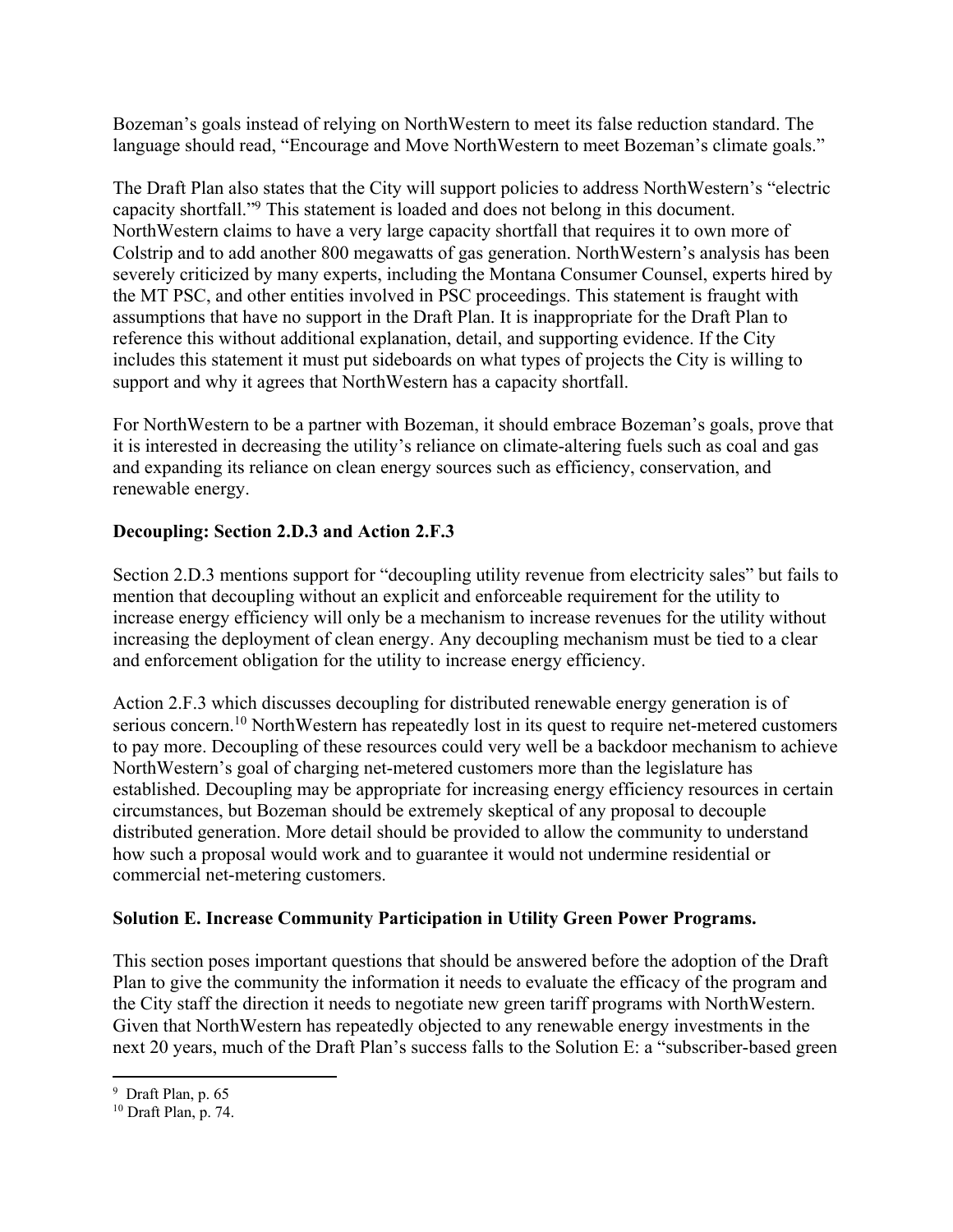tariff."11 The Draft Plan identifies this notion as "a key strategy to meet the City's aggressive short-term goals."12 Yet very little information is provided on how a green tariff could work, how much it may cost, and what limits there would be to the City's involvement in such programs.

According to NorthWestern's presentation on this topic,<sup>13</sup> some green tariffs are sourced from new renewable projects and some are not. Some are simply purchase agreements sourced on the open market and passed on to clients. The document makes vague references to additionality but does not commit to guaranteeing that outcome. The Draft Plan should clearly state that any participation would require the energy to come from new projects located in NorthWestern's service territory.

This section leaves the consumer with many questions: What could the structure of a green tariff be? What would be considered clean energy? What are other cities in our region doing in this regard? Would there be a cost cap on tariff costs for the City of Bozeman and its taxpayers? Would it be affordable to low-income households? Would it result in the remainder of NorthWestern's system, including customers in Bozeman, be more reliant on dirty electricity sources? Unfortunately, the Draft Plan fails to answer any of these questions.

The City of Missoula's recently introduced "Missoula's 100% Draft Options Report,"14 and it does a fantastic job of describing the different types of green tariffs, the drawbacks of NorthWestern's existing E+ Green program, additional resources on the topic, and program structures. The City and County of Missoula later sent a letter to the Montana Public Service Commission detailing that any green tariff program must include additionality.15 The Draft Plan should provide the same level of detail for Bozeman and commit to the same.

The document fails to explore why NorthWestern's existing E+ Green program has failed to attract customer interest. That is likely because people do not want to pay more for a less costly product and green energy is not additional. NorthWestern customers pay more for Colstrip each year than clean energy resources.<sup>16</sup> As clean energy prices continue to plummet it is increasingly unlikely that people would be willing to pay more to acquire a less expensive resource. Bozeman needs to be transparent in its Plan regarding the requirements of a green tariff program that is so heavily relied upon to reach the community's goals.

### **SOLUTIONS**

The citizens of Bozeman deserve a sound, strong plan that reflects Bozeman's commitment to protect our climate and leave a livable planet for future generations. Moreover, the plan created by Bozeman will become a model for other cities in Montana. It should embrace and embody the words used to define the elements of this plan in the introduction: bold, robust, innovative, and

<sup>11</sup> Draft Plan, p. 60.

<sup>&</sup>lt;sup>12</sup> *Id.* NorthWestern Energy Presentation to the Green Power Stakeholder Advisory Committee, February 20, 2020.

<sup>&</sup>lt;sup>14</sup> Missoula's 100% Clean Electricity Options Report, v2. Updated February 13, 2019. Pages 13-14

<sup>&</sup>lt;sup>15</sup> Letter from the City of Missoula and Missoula County to the MT Public Service Commissions. July 9, 2020.<br><sup>16</sup> "Residential Electricity Rates of NorthWestern Energy Through June 2018." Prepared by Jason Brown, Montana

Consumer Counsel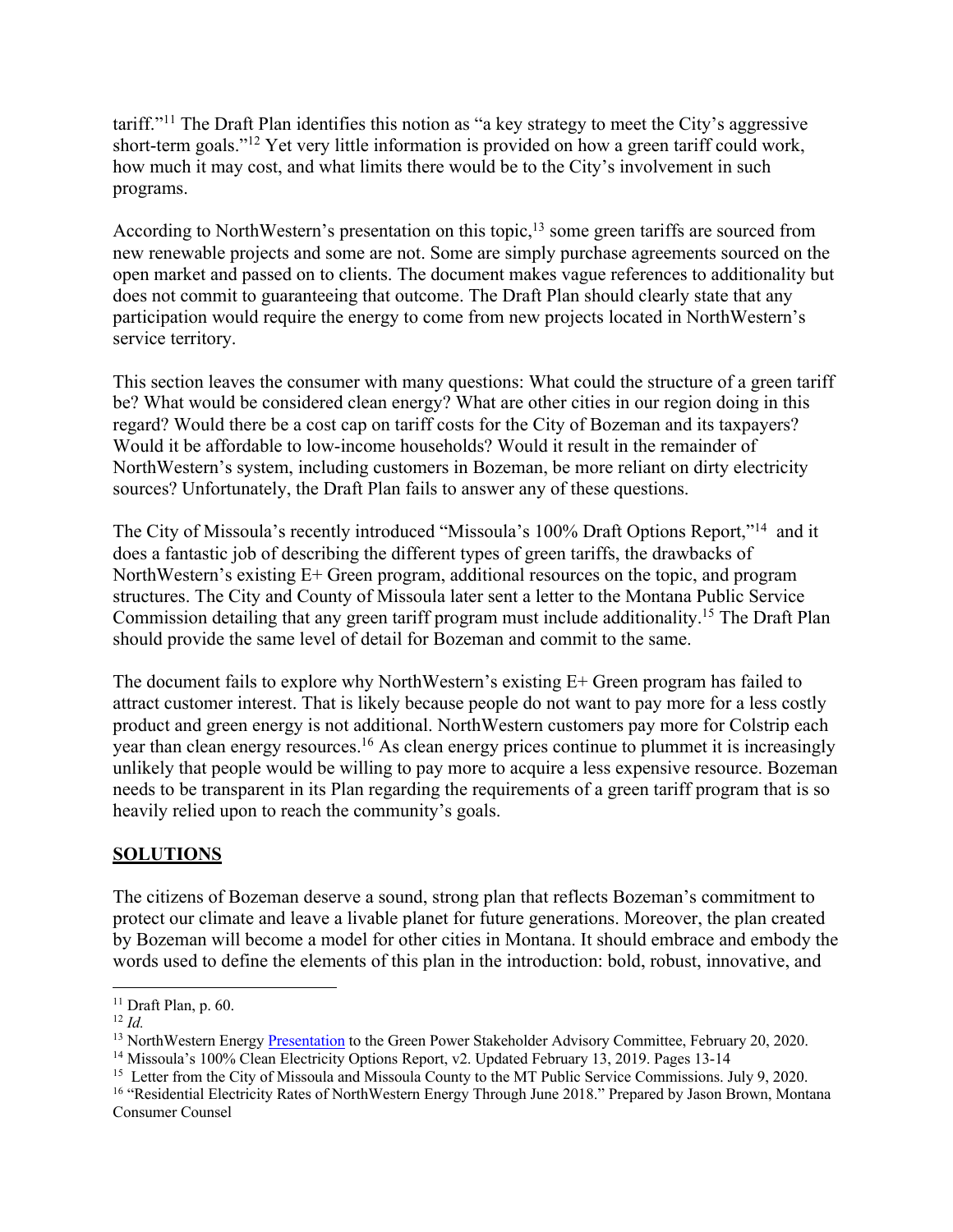actionable. To that end, we offer several suggestions for improving and strengthening the "Responsible and Reliable Renewable Energy Supply" section:

- **Reject NorthWestern Energy's "carbon intensity" metric**. "Carbon intensity" is not a valid or accurate measure of carbon emissions reductions. Relying on this misleading metric will lead to distortions in future calculations and the entire process of accounting for carbon emissions will lack integrity. Bozeman's plan is rightly based on reductions in carbon emissions, not on reductions in the intensity (or rate) of carbon emissions, and that metric should be maintained throughout.
- **Set firm benchmarks for carbon emissions reductions over time**. The City must chart a course—with or without collaboration with the utility—with a specific time and reduction targets that are actionable and achievable. Short-term and long-term benchmarks are necessary. If NorthWestern fails to comply, there must be consequences, whether in the arena of public opinion, in alternative actions by the City, or the negotiation of subsequent contractual agreements.
- **Commit to "additionality" as a prerequisite for a green tariff.** Paying a premium for electrons from existing renewable projects will not lead to carbon emissions reductions. It is essential that any green tariff be sourced from a new, local renewable project. ("Local," in this instance, means within our utility's transmission area.) Transparency will be crucial for successful adoption by residential subscribers, and the City of Bozeman should reject any proposal, such as a "sleeved" power purchase agreement, that does not meet the criteria of "new" and "local." The City must also determine and inform the public of the costs, fees, commissions, etc., related to the initiation and ongoing expenses of entering into a green tariff contract. Finally, a green tariff should not leave those that do not or cannot take advantage of the program with dirtier electricity.
- **Strengthen incentives for rooftop solar energy and adopt enabling building codes**. The opportunity to expand residential solar energy is huge. Systems now have a very short payback period—often less than 8 years. What is really needed to support that demand is subdivision design that enables an advantageous orientation and regulation from the City to protect residents' investments in solar systems. The City should also advocate for the expansion of state tax credits for solar installations. Bozeman does not need to reinvent the wheel in this regard; many cities (and some states) are years ahead of us, and we can learn from them.
- **Establish sideboards and enlist the assistance of independent renewable energy experts to strengthen the City's position when negotiating the Memorandum of Understanding with NorthWestern Energy.** NorthWestern has co-opted the process thus far with the extensive participation of management personnel and even a corporate board member guiding the meetings. When it comes time to negotiate the MOU, the City must provide clear guidance for its representative and be represented by an impartial, experienced expert on green tariffs.
- **Do not allow NorthWestern Energy to force concessions on issues such as decoupling and increasing its generation capacity**. The utility should not be leveraging its larger policy agenda against our local interests in renewable energy, and the City must avoid any efforts to force Bozeman's support for flawed policies.
- **Collaborate with Missoula and Helena to increase our clout**. Whether it be our interactions with NorthWestern Energy, or our engagement with the Public Service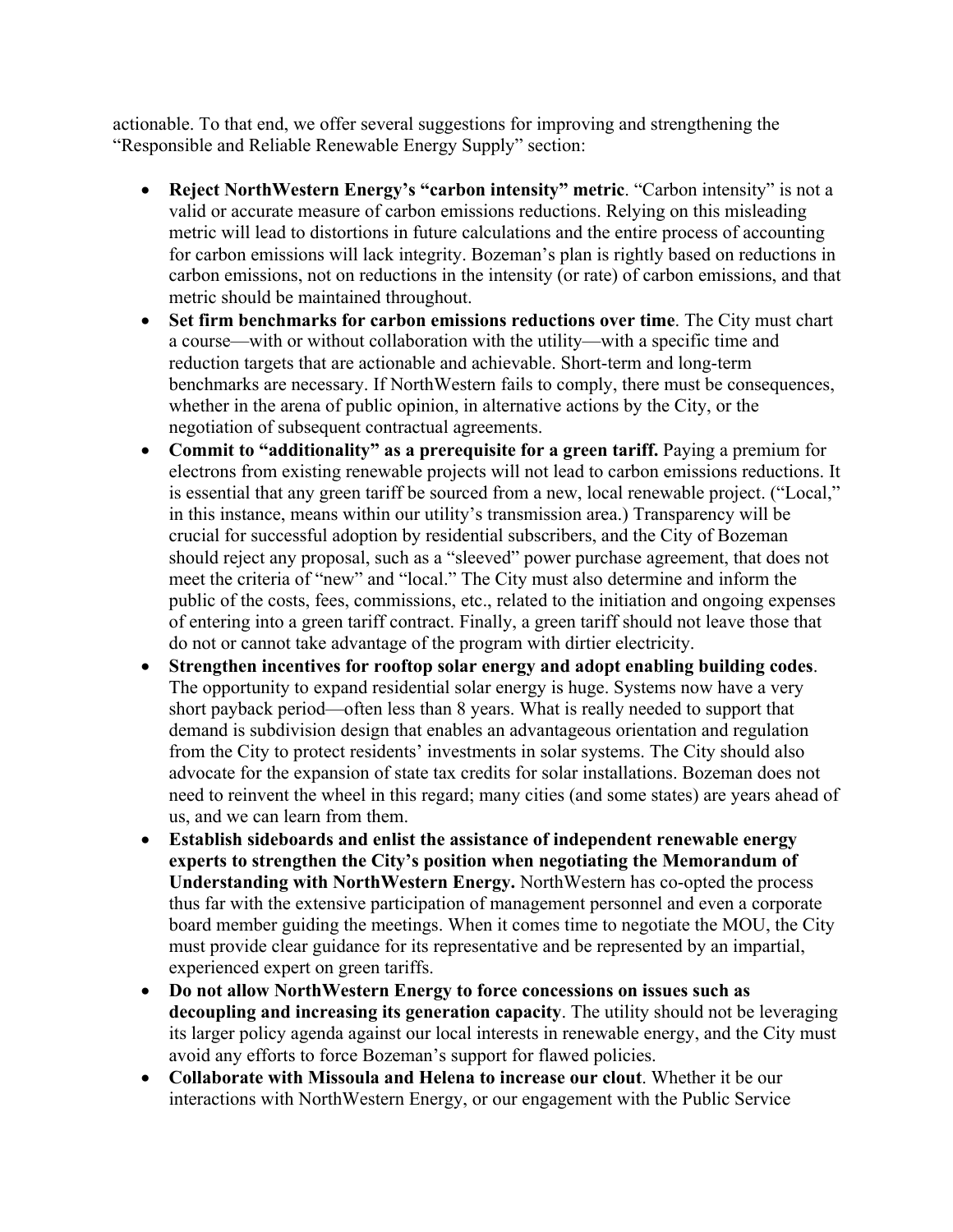Commission and the state legislature, Bozeman's voice will be stronger if we join with like-minded cities seeking common purpose. We suggest setting up quarterly meetings to update each other, share ideas, and strategize on our common agenda.

- **The City of Bozeman must become a strong advocate for climate action and the adoption of renewable energy.** NorthWestern Energy has a large team of lobbyists for the legislative session, and it has highly paid executive positions devoted solely to influencing public policy related to its corporate interests. In order to compete, the City of Bozeman must devote more personnel resources to advocate for policies in support of climate mitigation and for energy efficiency investments and renewable energy development. For decades, renewable energy advocates have been losing to NorthWestern Energy in the legislature, as its lobbyists kill good bill after good bill. Uniting with Missoula and Helena to create a "climate lobby" that could harness public pressure and educate legislators and voters would be a good start. Further, the City of Bozeman should be participating in the hearings going on now at the Public Service Commission on our utility's application to get pre-approval for its Colstrip expansion. If approved, this expansion would make the City's carbon emissions reduction targets more difficult to achieve. The city should also explore the use of the Community Renewable Energy Project provision of Montana renewable energy standard to further its goals.
- **The City of Bozeman must seize every opportunity to strengthen awareness of climate change—in our actions as citizens and as a community**. We were pleased to read in the October 13<sup>th</sup> Bozeman Daily Chronicle about the City's decision to expand the solar array on the new public safety center, yet no mention was made of climate change, or the resulting long-term reductions in carbon emissions enabled by the technology, or the imperative to raise the 50kW cap on solar installations. We must not shy away from addressing this issue head-on. There is no "controversy" about the climate crisis and acknowledgement will help with public education on the topic.
- **Leverage the power of public opinion against our utility's worst behaviors**. Earlier this year, BlackRock Capital Investment Corp., the world's largest asset managing investment firm, announced that it was taking a close look at utilities' plans for addressing climate change. Its CEO told investors it would be divesting from companies earning 25% or more of their revenue from coal—a metric that would have been hard for NorthWestern to meet even before it sought to expand its ownership of Colstrip. BlackRock owns one-sixth of NorthWestern's shares and therefore has tremendous power over its financial viability, and BlackRock is not the only Wall Street firm setting expectations for ethical climate-related decisions by utilities. Many of the world's largest banks have adopted similar guidance on climate change. Bad investment ratings cause NorthWestern's stock price to sink and make it harder and more expensive to borrow funds for its ongoing operations and capital expenditures. In other words, NorthWestern Energy has an interest in portraying itself as "green," and it can do that by helping the City of Bozeman meet its carbon emissions reduction goals. By providing Bozeman clean renewable energy, it receives favorable media coverage and evidence of its commitment to climate sustainability to use in its annual report and other marketing tools for the financial sector and potential investors.

We urge the City of Bozeman to take more time to define and strengthen the portion of the plan that requires the greatest reductions in greenhouse gases. The Draft Plan is a critical document